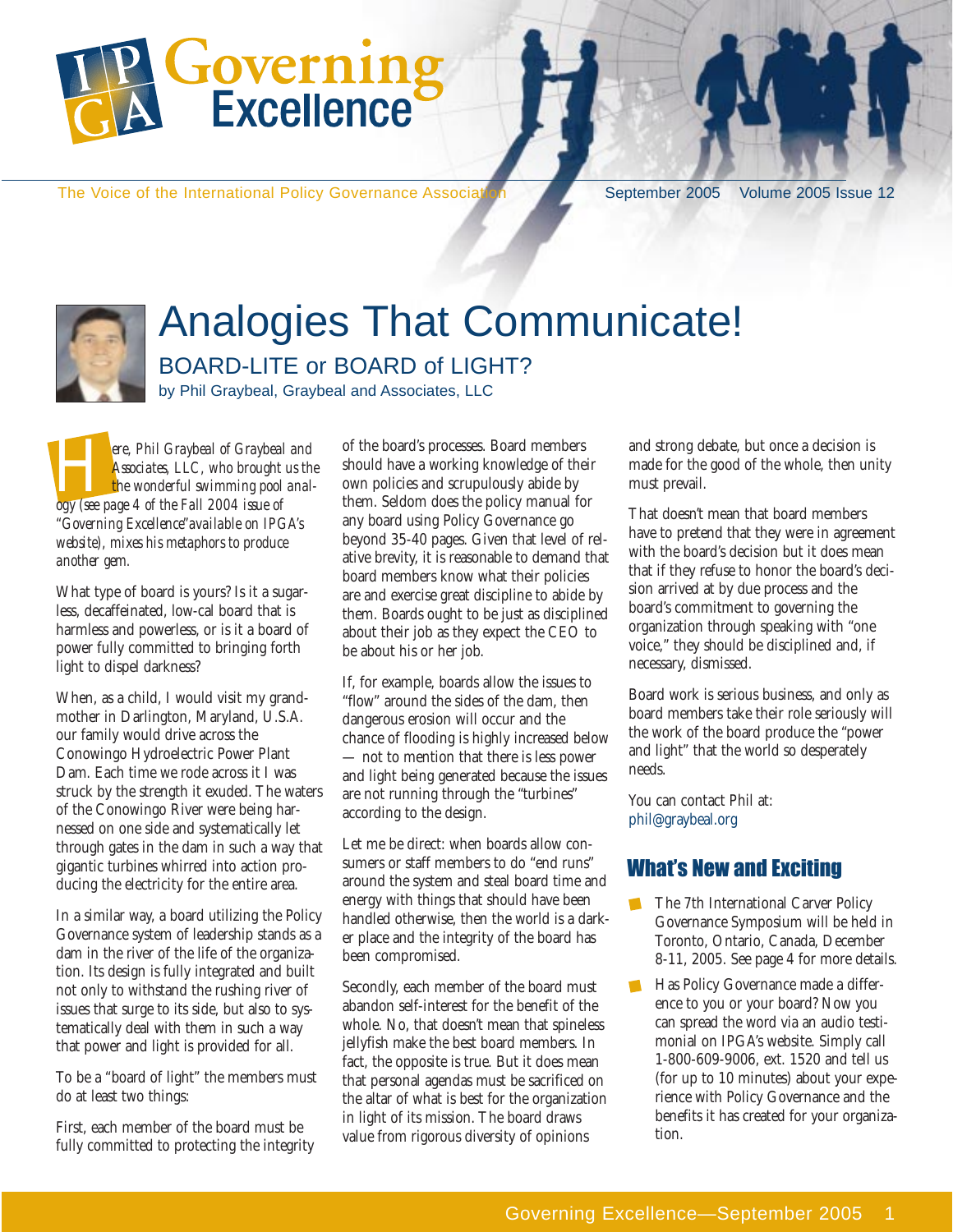# Reasonable Interpretations

## EXPANDING OUR VISION AND APPLICATIONS

Susan Mogensen, IPGA CEO



One important and inter-designing IPGA conference esting challenge of programs is ensuring that the agenda offers a balance of

content for those new to Policy Governance, for those who are familiar with it, and for those who are very experienced either using it or assisting others in its application.

Thanks to the ideas and ingenuity of many talented presenters, IPGA's conferences have offered a variety of workshops aimed at multiple skill levels and roles that people play.

Choosing valuable and stimulating content for the plenary sessions is especially challenging. On one hand, IPGA's conferences do, of course, revolve around the application of Policy Governance. On the other hand, Policy Governance enables organizations to achieve so much, and

represents such an important development in the burgeoning field of governance, that it would not seem right to just stop there.

As enthusiastic and supportive as we are of Policy Governance, we can't for a moment think that there isn't more to learn, to discover, and to achieve in this field.

Rob Lebow and Randy Spitzer provided *Creating the Future* participants with an overlapping perspective regarding accountability, freedom, and human nature. Their research results and ideas clearly resonated with Policy Governance principles and could be used to support the extension of Policy Governance-like principles into the management context.

Dr. Betty Flowers also broadened our thinking about how the telling of one's story can affect the scope and type of

vision we — as individuals, boards or organizations — create for the future.

As plans proceed for *Responsible Governance: The Power of Accountable Boards*, IPGA welcomes your ideas on how to continue broadening our horizons. If you have a burning idea about IPGA's 2006 conference, please feel free to contact me.

You can contact Susan at info@policygovernanceassociation.org



## About IPGA

Launched in June 2001, the International Policy Governance Association (IPGA) is committed to owner-accountable, effective governance and is a not-for-profit corporation pending 501-c(3) status.

## It pays to join IPGA

In addition to being part of a growing, thriving community dedicated to owner-accountable, effective governance, IPGA members receive the following benefits in 2005:

- Save 10% on IPGA's annual conference registration fees
- Save 10% on seminars and courses offered by Carver Governance Design, Inc.
- Receive a 40% discount on a subscription to Board Leadership
- Save 10% on designated On Target Governance events
- Members have access to a "Members Only" section of the IPGA website at www.policygovernanceassociation.org

## Three Ways to Join IPGA

1) Phone Susan Mogensen at (613) 833-3644 2) E-mail us at info@policygovernanceassociation.org 3) Join online by visiting: www.policygovernanceassociation.org

### Welcome to IPGA!

New members since June 1, 2005

- Axcan Pharma (Martha Donze)
- College of Medical Laboratory Technologists (Kathy Wilkie)
- Stuart Emslie, consultant
- Gary Hannaford, Institute of Chartered Accountants of Manitoba
- Hemophilia of Georgia (Eugene Sandor) П
- Henrietta Huisking, City of Sierra Vista
- La Posada at Park Centre (Lisa Israel)
- Gerald Maburn, American Cancer **Society**
- Dianne McMillan, North San Diego County Association of Realtors
- Northern Lights College (Kate O'Neil)
- Vijay Mistri, Paradigm Resources Ltd.
- Valerie Moore, Moore Adamson Craig Partnership LLP
- **Henrietta Ross, Ontario Association of** Credit Counselling Services
- Marta Shoman, Team Works, LLC
- Jane Strain, Cochise College Governing Board Trustee
- Robert Strain, Sierra Vista City Council
- Lye Huat Tan, HIM Governance Ptd. Ltd.
- Brian Wiebe, consultant
- Stan Williams, Santa Clara Valley Water **District**

### Contact IPGA

We are always glad to hear from you: Susan Mogensen, CEO 1010 Bosque Crescent Cumberland, ON, Canada K4C 1C3 (613) 833-3644 or 1-877-847-4552 info@policygovernanceassociation.org Visit the IPGA website at www.policygovernanceassociation.org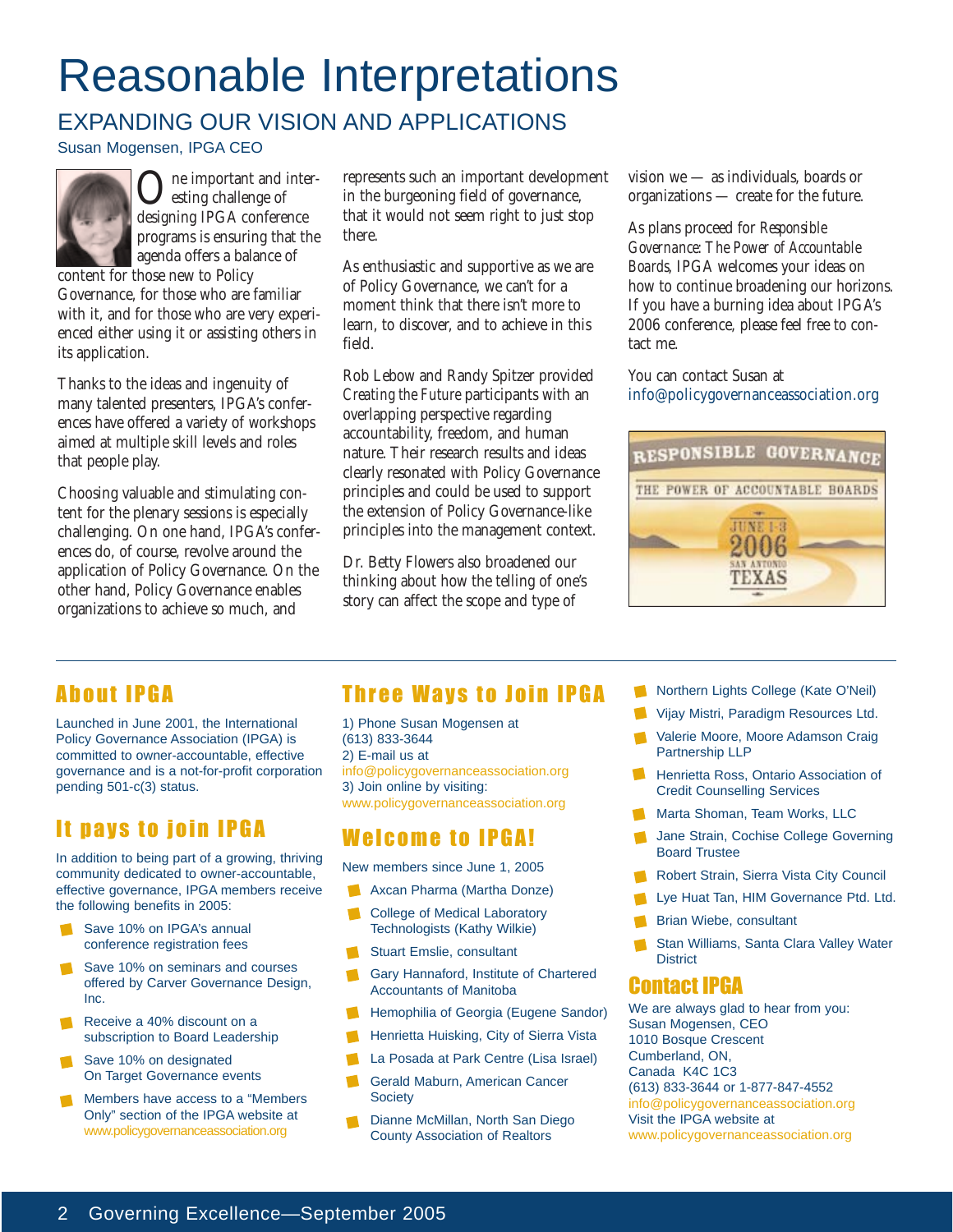# The Board Connection

# PONDERING FUTURE DIRECTIONS

Jannice Moore, IPGA Chair



I a this column I will dis-<br>the Board would like your n this column I will dis-**L**cuss two issues on which thoughts: (1) research and, (2) a code of conduct.

As part of our June meeting, we took the opportunity to enhance our understanding of issues related to research by inviting two of our members with expertise in this area, Dick Biery and Faith Diehl, to have a dialogue with us.

While it is not possible to adequately summarize a 90-minute discussion in a short column, I will try to highlight a few of the things we learned, and which we will continue to consider in future deliberations.

There are several streams of literature relevant to boards — academic, prescriptive (in which most writing about Policy Governance now fits), legal and "thinktank." Dick pointed out that most academic writing studies what has gone wrong in boards, rather than what has gone right. Ideally, academic research would begin with agreement as to what indicators would be used for success, and follow Policy Governance and non-Policy Governance boards concurrently. It is important to be collaborative with the academic community rather than adversarial in order to gain merit "on their terms."

In discussion as to whether IPGA should in some way become involved in research or encouraging research, Faith referred to Thomas Kuhn's work in which he pointed out that in history, ideas precede research. Crisis tends to prompt thinkers to come up with ideas that shift the paradigm to viewpoints that are difficult to believe, especially for academics. "Believers" take the ideas and change the world. The changed world is what the academic researchers then measure.

Getting Policy Governance information and ideas to organizations such as thinktanks may be a more important step at

this stage than trying to get research per se done. Direct involvement in research by an organization such as IPGA would not be perceived as being objective and at arms-length, so it would be more beneficial to convince influential people of the value of the principles, and then be open to facilitate independent researchers by helping them connect with data sources.

Since this dialogue took place at the very end of our June meeting, the board has not fully discussed its implications. We will be further considering it at our December meeting, and would welcome your thoughts, opinions, and expertise. What benefits, if any, related to research should IPGA produce? How important would such benefits be? How urgent?

The second area under discussion is whether or not IPGA should have a voluntary code of conduct/ethics for its members. In our December meeting we will be looking at a process to further pursue the due diligence necessary before proceeding. Do *you* think such a code would be of value? Why or why not? What impact might it have for members who use Policy Governance, such as boards and staff of organizations that have implemented Policy Governance? For members who are consultants? Once again, we seek your thoughts related to this area. Feel free to e-mail your comments to me or to any board member, and they will be included in our next deliberations. We look forward to hearing from you.

You can contact Jan at jmoore@policygovernanceassociation.org

# And Another Thing… BROADENING OUR HORIZONS

Caroline Oliver, General Editor



If every community has a<br>culture and you think of<br>our culture as being enito- $\blacksquare$  f every community has a our culture as being epitomized by IPGA's membership, what would you say our culture is?

It strikes me that this is a question worth asking of any group of people who wish to encourage others to make common cause with them. Is it possible that some of our characteristics create unnecessary barriers between ourselves and those from other cultures? I believe this is one of our biggest challenges. Most of us come from a non-profit culture, most of us are practitioners, an awful lot of us are baby boomers or older and most of us are "WASPS." That leaves a lot of people out.

If you look at some of our most burning questions, they reflect a recognition of the inadequacy of our current communications. How can we penetrate the business world, why does the academic world not treat us more intelligently, how do we take Policy Governance adoption to the next level in every sphere?

I don't have all the answers, but I do know that — to borrow from the title of John Carver's speech at our 2004 Conference — finding the solutions is certainly going to require plenty of "transcending ourselves."

You can contact Caroline at coliver@policygovernanceassociation.org

#### Submissions Welcome

To submit an item for Governing Excellence, please contact Caroline Oliver, General Editor, at: coliver@policygovernanceassociation.org